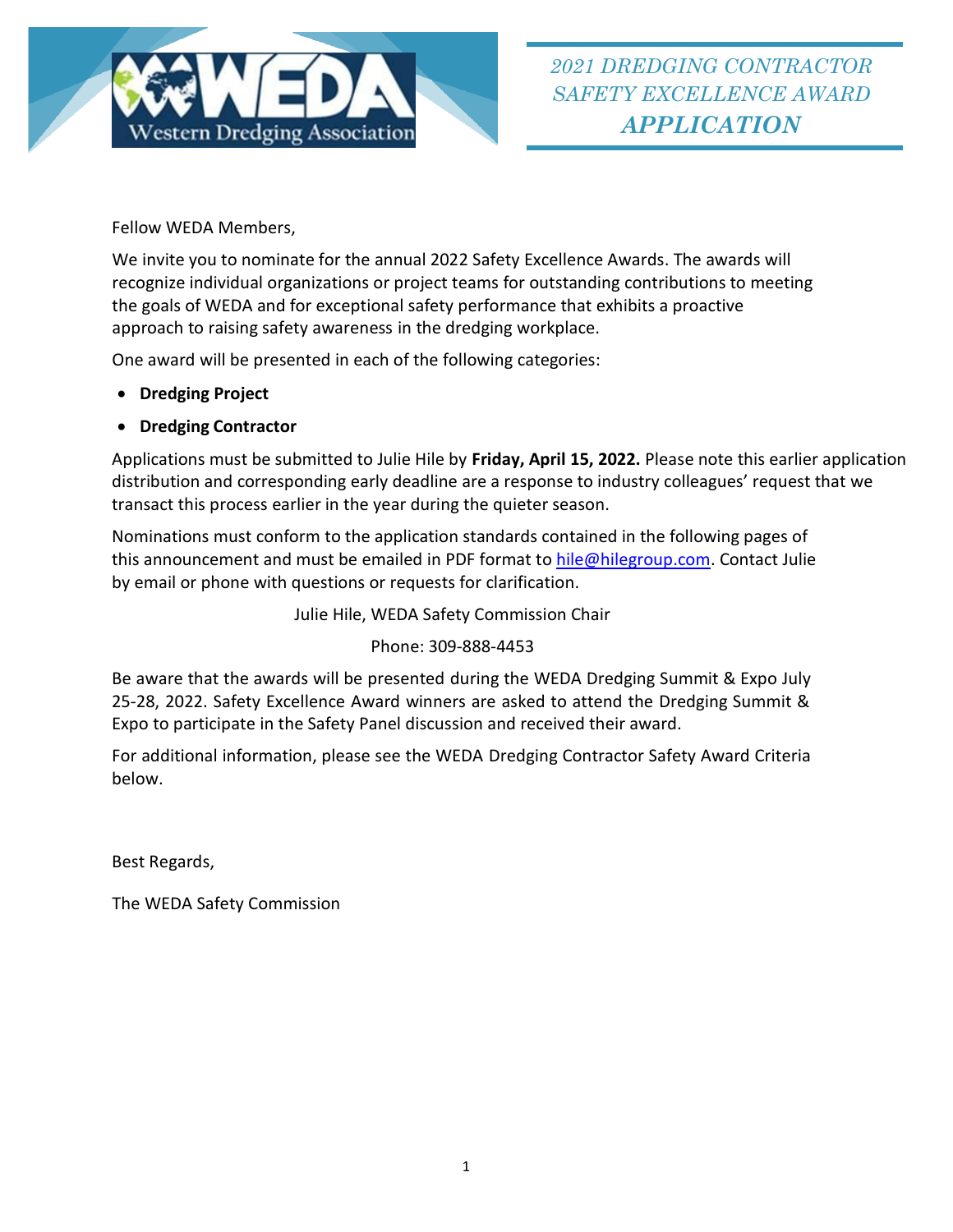

# **Dredging Contractor Safety Excellence Award**

### **Objective**

The 2022 WEDA Dredging Contractor Safety Excellence Award will recognize a dredging contractor for their outstanding contribution to meeting the goals of WEDA, which include:

*Promote communications and understanding of safety issues aimed at reducing or eliminating personnel injuries/fatalities and equipment damages, which contribute materially to hazards throughout the dredging industry.*

## **Eligibility**

Eligible applicants may include dredging contractors, suppliers and manufacturers, government entities, consultants, academics, or any combination or subset thereof. Anyone from a company can apply.

Of great interest to the Safety Commission are those entities who have achieved a major milestone that advances safety in their organization, and/or the dredging industry and offers insights and safety strategies that can be used to improve WEDA members' safety performance.

Applicants must:

- $\Box$  Be WEDA members in good standing.
- $\Box$  Operate within the Western Hemisphere, WEDA's jurisdiction.
- $\Box$  Adhere to the below application format and content criteria, including staying within word count limit. *Please follow application format and content closely. Submissions which fail to do so will not be accepted.*

#### **Application Format**

\*1-inch margins

\*12-point font with standard single-spacing (approximately 500 words per page)

#### **Application Content**

- 1. A short reflective essay about the company's safety journey, the challenges it has overcome in improving its results, and any unique approach it has taken to advance the nominee's safe operations success. *Limit your response to 750 words.*
- 2. Describe the three most impactful *leading* indicators of safety success observed, documented, and tracked for the company, along with the results they achieved. Most-impactful leading indicators of safety success (actions taken to ensure safe work) may include, but are not limited to, near miss/good catch rates, training records, safety STOP rates, records of safety contacts among company employees at all levels, or quality checks on Job Safety Analysis. *Limit your response to 500 words.*